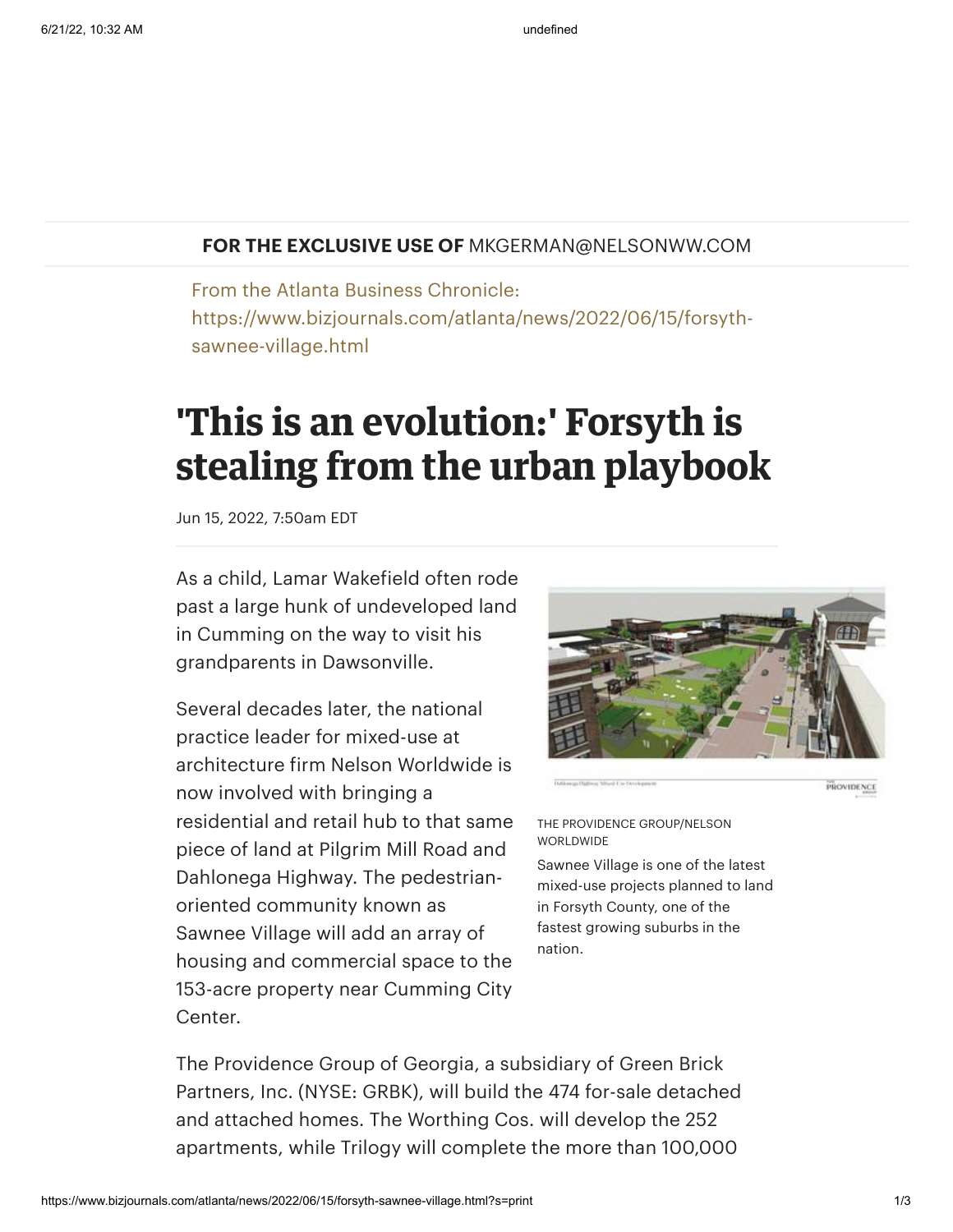square feet of commercial and retail space. A partner will be selected in the future to add 220,000 square feet of senior living units to the development.

The appeal to develop suburban hubs with an urban feel appears to be rising in the northern reaches along Georgia 400.

Forsyth County officials are in the midst of considering a massive project – known as Coal Mountain Town Center – pushed by Toll Bros. and other developers that would include 800 residential units and nearly 100,000 square feet of office and retail space. Only a few months ago, Empire [Communities](https://www.bizjournals.com/atlanta/news/2022/02/15/empire-forsyth-hwy-306.html) filed plans for a smaller but similar project near Cumming.

The trend was set in motion a few years ago by Avalon in Alpharetta and nearby Halcyon, often viewed as blueprints for crafting successful destinations outside of urban cores. These types of developments have usurped shopping malls as centers of activity, partly caused by the rise of [e-commerce](https://www.bizjournals.com/atlanta/news/2022/01/19/mark-toro-malls-revive.html) and changing attitudes toward retail.

"This is an evolution," said [Warren](https://www.bizjournals.com/atlanta/search/results?q=Warren%20Jolly) Jolly, president of the Providence Group, referencing the shifting development patterns in areas outside the Perimeter.

Millennials and empty nesters crave the ability to walk to stores, restaurants and entertainment without living in the urban core. At a broader level, communities yearn for an identity provided by a revitalized downtown or built-from-scratch town center, Wakefield said. Renters and homebuyers can expect to pay a premium to reside in these areas, but they're usually less costly than soughtafter neighborhoods in Intown Atlanta.

Forsyth County, one of the fastest [growing](https://www.bizjournals.com/atlanta/news/2021/10/29/centerpiece-10-29-21-forsyth-county.html?ana=RSS&s=article_search) suburbs in the nation, offers some of the highest ranked school districts in the state. Georgia 400 connects workers in the county to Buckhead, Central Perimeter and the growing job centers in North Fulton. The county is facing a shortfall in housing supply, which has resulted in record home [appreciation](https://www.bizjournals.com/atlanta/news/2022/06/07/atlanta-home-prices-june-2022.html) across metro Atlanta.

There is less than one month's worth of housing supply in the immediate area around Sawnee Village, according to research from John [Hunt](https://www.bizjournals.com/atlanta/search/results?q=John%20Hunt), founder and chief analyst with MarketNSight. A healthy